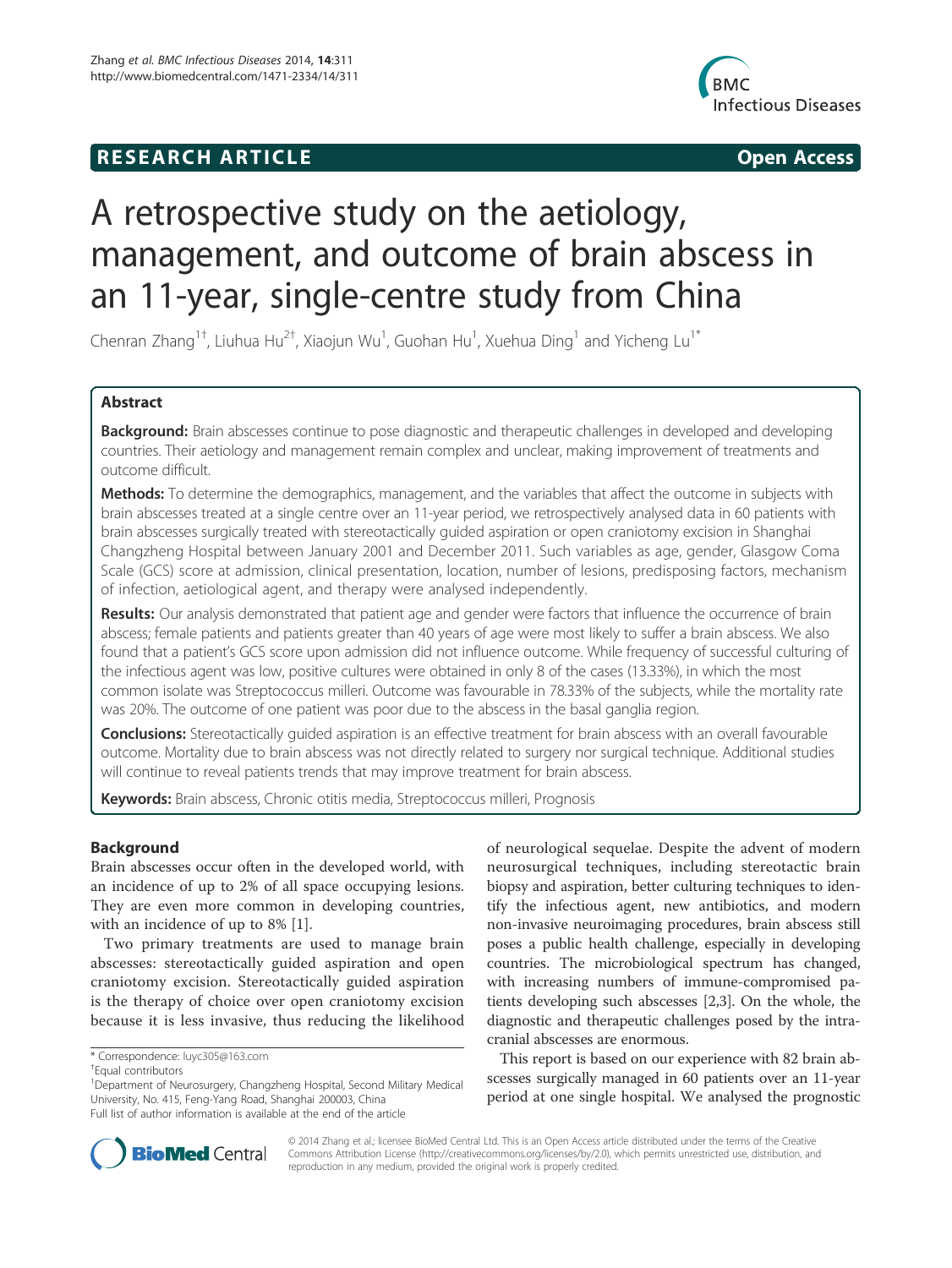factors and strategies of treatment to look for trends in occurrence, prognosis, predisposing risk factors, and infectious agent in brain abscesses.

## Methods

## Patient cohort

Sixty patients with a total of 82 brain abscesses verified by postoperative pathology were treated surgically between January 2001 and December 2011 at the department of Neurosurgery in Shanghai Changzheng Hospital. Demographic data, neurological status at admission, clinical presentation, predisposing factors, anatomical location, number of lesions, surgical techniques, organisms cultured, and the neurological outcome were collected from the electronic hospital data (Table 1). Written approval for this study was obtained from the ethics committee of Shanghai Second Military Medical University. All patients or their family members signed a written consent in

Table 1 Predictors of unfavorable outcomes in intracranial abscesses

| <b>Variables</b>                  | <b>Favorable outcomes</b> | Unfavorable outcomes | <b>Total</b>   | p Value | P, Regression                |  |
|-----------------------------------|---------------------------|----------------------|----------------|---------|------------------------------|--|
|                                   | $(n = 47)$                | $(n = 13)$           | $(n = 60)$     |         | (OR, 95% CI)                 |  |
| Age, $y$ , Mean $\pm$ SD          | $46.06 \pm 16.97$         | $51.92 \pm 16.47$    |                | 0.272   |                              |  |
| Sex, n (%)                        |                           |                      |                | 0.015   | 0.006 (14.003, 2.129-92.081) |  |
| Male                              | 40 (85)                   | 7(15)                | 47             |         |                              |  |
| Female                            | 7(54)                     | 6(46)                | 13             |         |                              |  |
| GCS on admission, no. (%)         |                           |                      |                | 0.480   |                              |  |
| $\leq$ 13                         | 5(63)                     | 3(37)                | $\,8\,$        |         |                              |  |
| $14 - 15$                         | 42 (81)                   | 10 (19)              | 52             |         |                              |  |
| Clinical menifestation, no. (%)   |                           |                      |                | 0.802   |                              |  |
| Nausea                            | 10(71)                    | 4(29)                | 14             |         |                              |  |
| Headache                          | 35 (76)                   | 11(24)               | 46             |         |                              |  |
| Fever                             | 24 (77)                   | 7(23)                | 31             |         |                              |  |
| Focal neurological sign           | 11(65)                    | 6(35)                | 17             |         |                              |  |
| Epilepsy                          | 14 (82)                   | 3(18)                | 17             |         |                              |  |
| Predisposing risk factor, no. (%) |                           |                      |                | 0.050   |                              |  |
| Postneurosurgery                  | 6(60)                     | 4(40)                | 10             |         |                              |  |
| Post head trauma                  | 6(100)                    | 0(0)                 | 6              |         |                              |  |
| Congenital heart disease          | 5(100)                    | 0(0)                 | 5              |         |                              |  |
| Immunosuppression                 | 0(0)                      | 2(100)               | $\overline{2}$ |         |                              |  |
| COM                               | 7(88)                     | 1(12)                | $\,8\,$        |         |                              |  |
| Unknown                           | 23 (79)                   | 6(21)                | 29             |         |                              |  |
| No. of abscess, no. (%)           |                           |                      |                | 0.028   |                              |  |
| Single                            | 39 (85)                   | 7(15)                | 46             |         |                              |  |
| Multiple                          | 8(57)                     | 6(43)                | 14             |         |                              |  |
| Location of abscess, no. (%)      |                           |                      |                | 0.555   |                              |  |
| Basal ganglia                     | 4(67)                     | 2(33)                | 6              |         |                              |  |
| Frontal                           | 14(74)                    | 5(26)                | 19             |         |                              |  |
| Temporal                          | 12 (92)                   | 1(8)                 | 13             |         |                              |  |
| Occipital                         | 7(70)                     | 3(30)                | 10             |         |                              |  |
| Cerebellar                        | 2(67)                     | 1(33)                | 3              |         |                              |  |
| Parietal                          | 8 (89)                    | 1(11)                | 9              |         |                              |  |
| Mode of operation, no. (%)        |                           |                      |                | 1.000   |                              |  |
| <b>STA</b>                        | 27(75)                    | 9(25)                | 36             |         |                              |  |
| <b>OCE</b>                        | 14 (78)                   | 4(22)                | 18             |         |                              |  |
| Mastoidectomy + OCE               | 5(83)                     | 1(17)                | 6              |         |                              |  |

OR, odds ratio; CI, confidence interval. The cutoff in the univariate analysis was  $P < 0.20$ . A  $p < 0.05$  was considered statistically significant.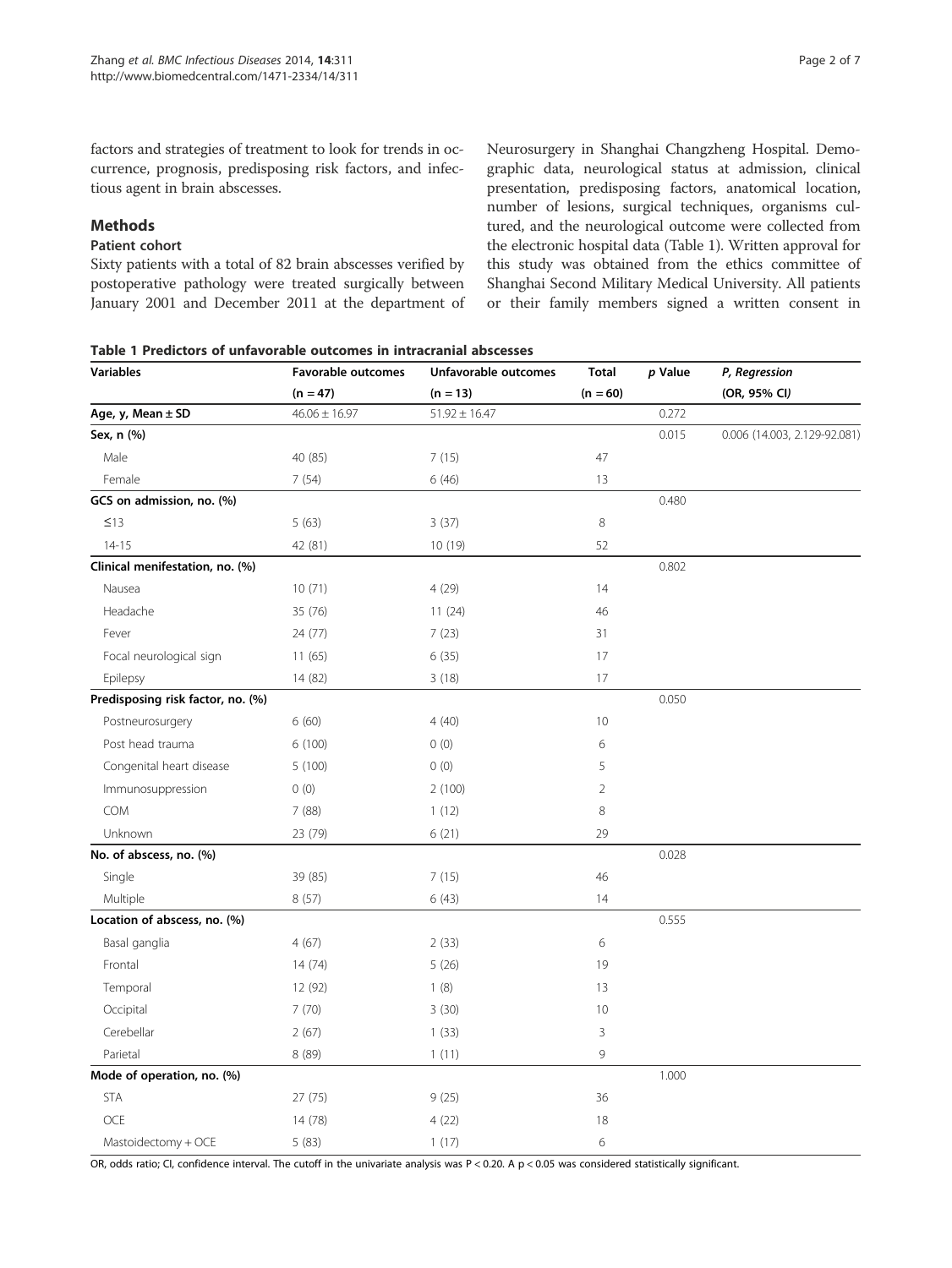accordance with the ethical committee standards during their hospital stay or outpatient follow-up. For patients that died, consent was signed by a family member at the conclusion of their hospital stay. Patients were excluded from the study if, 1) there was evidence of neurological symptoms unrelated to brain abscess, 2) there was evidence showing the patient had not undergone a drainage procedure or intraoperative pus sampling, or 3) the patient was lost to follow-up during the study period.

#### Magnetic resonance imaging (MRI)

Preoperative computed tomography (CT) and magnetic resonance imaging (MRI) scans with enhancement were obtained for all patients. For conventional MRI, pyogenic brain abscesses were identified by hypointense signal in T1WI and hyperintense signal in T2WI, with ring-shaped enhancement and extensive surrounding oedema (Figure 1). Conventional MRI with diffusion weighted imaging (DWI) and magnetic resonance spectroscopy (MRS) were performed when it was difficult to discriminate brain abscesses from cystic or necrotic tumours. MRS spectra in patients with abscess showed lactate, amino acids (including valine, alanine, and leucine), and acetate peaks, while spectra for patients with cystic or necrotic tumours showed only lactate peaks. Hyperintensity was seen in all the pyogenic abscess cavities and hypointensity was observed in all the cystic and necrotic tumours on diffusion-weighted images.

## Patient evaluation

A predisposing factor was defined as any event or condition that was directly related to the onset of a brain abscess. Routes of transmission were classified as infection originating through haematogenous spread, contiguous spread, neurosurgical procedures, open head injury, or unknown causes. The neurological status at admission was evaluated using the Glasgow Coma Scale (GCS). The outcome of the patients was assessed using the Glasgow Outcome Scale (GOS), graded with a five-point score at 6 months after surgery at the outpatient clinic. A score between 0 to 3 points was considered a poor

outcome and a score between 4 to 5 points indicated a good outcome. In all cases, standard laboratory tests were conducted, including a complete blood count, ESR, CRP, blood cultures, and serum chemistry. Case findings were based on the review of microbiology laboratory data for all intracranial samples. All intracranial pus samples were transported promptly to the microbiology laboratory at Changzheng Hospital microscopy, aerobic, anaerobic & fungal culture, and susceptibility testing by the laboratory's standard protocol [4].

#### Antibiotic treatment

Initial empirical antimicrobial therapies were selected in accordance with the portal of entry and the anatomical location of the abscess. Initial empirical antimicrobial therapy included a combination of vancomycin, ceftriaxone and metronidazole. Between 3 and 5 days later, treatment either remained the same or was changed based upon the results of susceptibility testing. Antibiotic therapy lasted for 4–8 weeks in accordance with the therapeutic response and neuroimaging findings. Infectious disease specialists regularly supervised this treatment.

Low-dose corticosteroid (intravenous Sou-Medrol, given in a dosage of 40 mg/12 hours) was used to manage perilesional oedema in cases of considerably significant mass effect. However, because this drug can lead to reduced MRI contrast enhancement, delayed capsule formation, increased risk of intraventricular rupture and decreased antibiotic penetration, administration was discontinued as soon as the patient was stabilized. Seizure prophylaxis or antiepileptic medication was given in all cases and continued for extended periods.

#### Procedures

Stereotactically guided aspiration was recommended for abscesses >2.5 cm, signs of brain herniation secondary to space-occupying lesions or ventricular proximity, abscess growth during medical therapy or uncertain aetiology associated with neurological deterioration. This procedure was not recommended in the presence of cerebritis without imaging evidence of necrosis or capsule

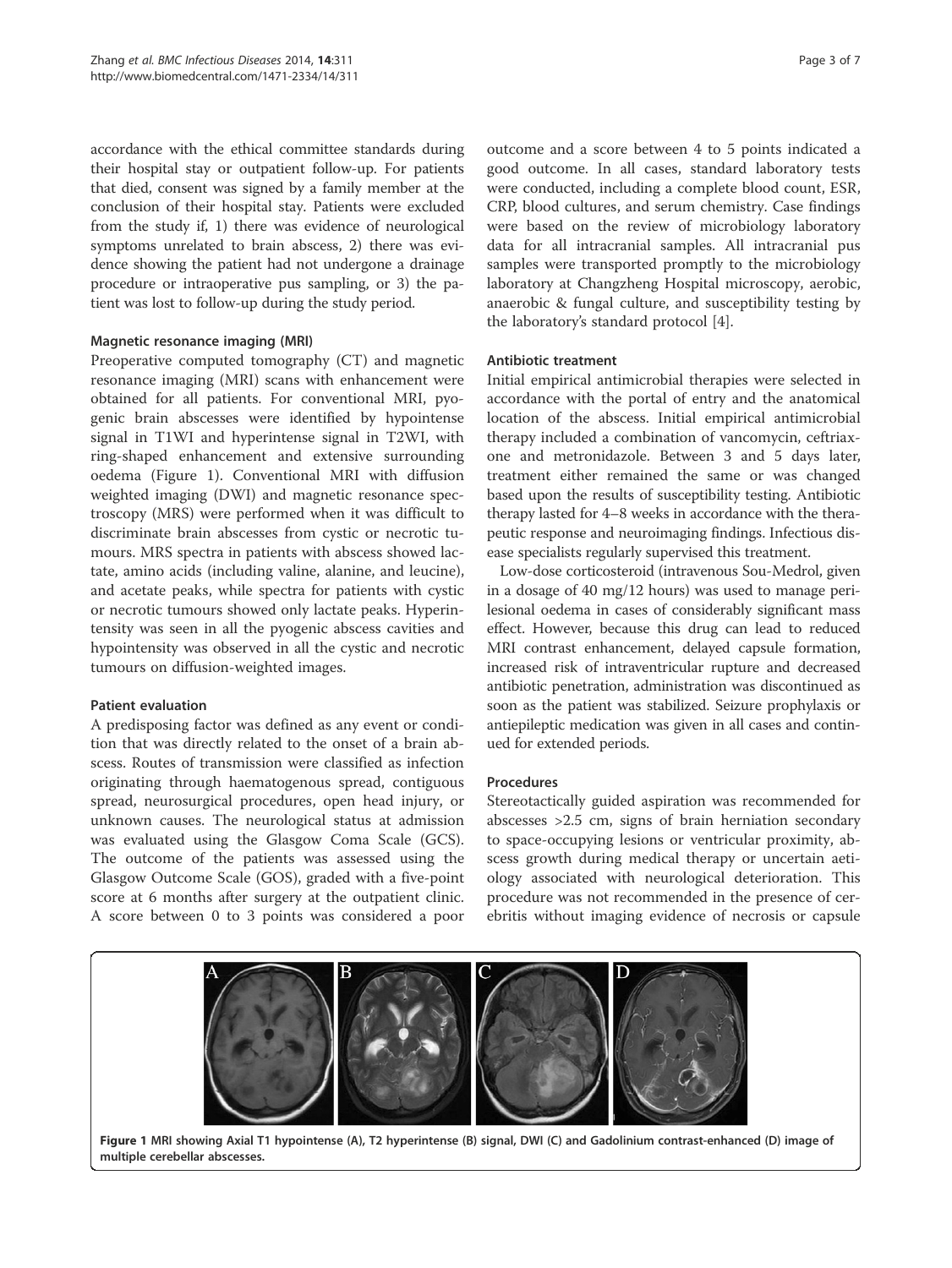formation, or when the lesion location is inaccessible. This procedure was carried out in lesions in the vicinity of or at eloquent brain areas, in deep locations (brain stem or basal ganglia region) or ventricular proximity and in patients with multiple abscesses or with a poor general condition. If the size of the abscess on CT or MR images obtained after the first aspiration increased or was not reduced despite antibiotic therapy, aspiration was repeated. During surgical procedure, the abscess was drained completely and rinsed with saline containing gentamicin until the effluent was clear. When the abscess broke into ventricular space, leading to ventriculitis, external ventricular drainage or lumber puncture combined with intrathecal or intraventricular injection of sensitive antibiotic was performed.

Patients with poor response to repeated aspirations and medical treatment underwent complete excision of abscesses through open craniotomy excision. Open craniotomy excision was indicated for most brain abscess that were secondary to open head injury to remove bone chips, foreign bodies, and devitalized tissue, in multiloculated brain abscesses that are more likely to have recurrence, in deep-seated abscesses, and in fungal aetiology lesions. Postoperative abscesses where burr hole aspiration would hinder the fusion of the bone flap also underwent complete abscess excision through open craniotomy excision. Patients with chronic otomastoiditis and cerebellar abscess underwent radical mastoidectomy and open craniotomy excision.

## Results and discussion

Eighty-two abscesses were diagnosed and surgically managed in 60 patients. Brain abscesses were singular in 76.67% of the subjects and multiple in 23.33%, a result similar to that reported by Landriel F [5]. The mean patient age was  $47.33 \pm 2.18$  years (range 9–76). The maleto-female ratio was 3.62:1. The most frequent clinical presentations included headache, fever, and focal neurologic deficits. Headache occurred in 76.67% of the subjects. Similar results have been reported in several other studies. Fever and focal neurologic deficits were also common, occurring in 51.67% and 28.33% of the patients, respectively. Despite being the most common, the "classic" triad of headache, fever and focal neurological deficits was seen together in only 5% ( $n = 3$ ) of the cases. From the data presented here, the classic presentation described by Renton et al. is helpful, but actually has low sensitivity [5-12].

Fourteen patients had nausea and 17 patients presented with epilepsy. Seizures were present in the 28.33% of the cases, comparable to incidence rates presented in other large analyses [13,14]. Four patients complained of visual disturbance, which was connected with occipital lesions. Aphasia was observed in two patients. In this study, 52 of

the 60 patients had good GCS scores at admission, which had no effect on the clinical outcome. The symptoms with which patients presented upon admission did not correlate with the GOS results at 6 months.

The patients within this cohort had a variety of predisposing factors and comorbidities. Eleven patients had adjacent localized cranial infection, chronic otitis media (COM), paranasal sinusitis, or tooth abscess. The mostly common predisposing factors included post-neurosurgery, COM, and congenital heart disease (in 5 patients); however, 29 patients had no identifiable predisposing risk factors. Two patients were immunosuppressed upon admission. Sixteen patients had posttraumatic or postoperative abscesses. Twenty-nine patients had no identifiable predisposing cause.

The frontal lobe was the most common abscess location in the patients, followed by the temporal and occipital regions. However, in a study carried out by Cavuşoglu H et al., the temporoparietal region was the most commonly affected location [14]. Abscesses of unknown cause accounted for 48.33% of the subjects, a percent higher than the values reported for other series  $[5 - 7, 10, 15]$ .

The route of transmission was contiguous infection in 18.33% ( $n = 11$ ) of the cases. This property directly influence which region of the brain was affected (Table 2). For example, otogenic infections were associated with temporal or cerebellar abscesses. However, 41.18% of the frontal lesions had unknown predisposing causes. In most large series of brain abscesses from developing countries, middle ear infection has been reported to be the most common source of intracranial suppuration, a result similar to that found here. However, there has been a decline in developed countries in cases of COM [16].

In 60% of the cases, the treatment of choice was stereotactically guided aspiration, while 30% of the cases were managed through open craniotomy excision. Six patients were treated by performing radical mastoidectomy combined with open craniotomy excision therapy. One patient was immunosuppressed due to liver transplantation. His

|       | Table 2 The site of the abscess in relation to the underlying |  |  |  |  |
|-------|---------------------------------------------------------------|--|--|--|--|
| cause |                                                               |  |  |  |  |

| Predisposing factor (N) | <b>Location of abscess</b> | No. of<br>patients (n $\geq$ 2) |
|-------------------------|----------------------------|---------------------------------|
| COM(8)                  | Temporal                   | 6/8                             |
| COM (8)                 | cerebellar                 | 2/8                             |
| Immunosuppression (2)   | Frontal                    | 2/2                             |
| Unknown (29)            | Frontal                    | 7/29                            |
| Unknown (29)            | Occipital                  | 8/29                            |
| Postneurosurgery (10)   | Frontal                    | 4/10                            |
| Postneurosurgery (10)   | Basal ganglia              | 3/10                            |
| Post head trauma (6)    | Frontal                    | 3/6                             |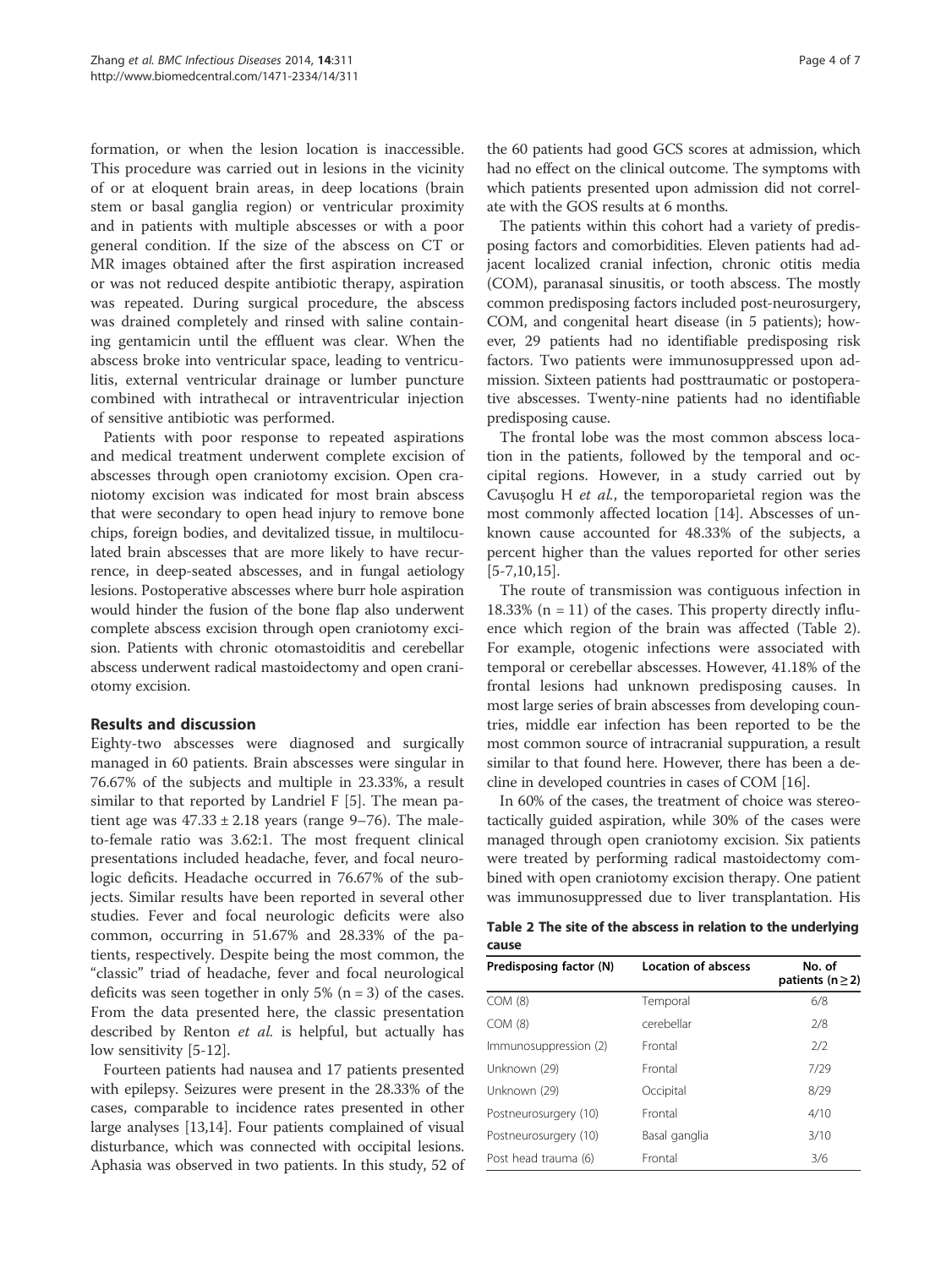left frontal abscess eroded into the skull base and ethmoid sinus. He was treated by performing an intranasal ethmoidectomy and further aspiration.

The results of these surgical techniques presented no significant differences in terms of outcome or associated complications. However, the effectiveness of stereotactically guided aspiration and open craniotomy excision differs across multiple reports. Xiao et al. reported similar effectiveness between the two procedures, but significantly lower mortality ( $p = 0.02$ ) with open craniotomy excision [7]. Mampalam et al. reported less frequent brain abscess recurrence in open craniotomy compared with stereotactic aspiration [17]. Ratnaike TE et al. reviewed the Ovid Medline database in a range from 1990–2009 to identify all articles relating to brain abscess. They found the high mortality rates from aspiration in the pre-computer tomography era decreased dramatically after computer tomographic scanning became available. In their review, the mean mortality for aspiration post-1990 was 6.6% for publications with more than five patients. With surgical excision by craniotomy, the mean mortality in the same period was 12.7%. They concluded that aspiration may be the first surgical choice in patients with supratentorial parenchymal brain abscesses [18].

A multivariate analysis was performed to determine which patient factors were associated with poor outcome (Table 1). The tested variables included gender, age, GCS on admission, symptoms, pre-disposing risk factors, location of abscess, and mode of operation. In this analysis, 86.67% of the patients had a good GCS score at admission, which had no bearing on the clinical outcome. One reason why GCS score was unrelated to outcome may be because some patients with high GCS scores were immunocompromised or had accompanying primary lethal disease, such as glioblastoma. Similarly, a study by Landriel F, 79.6% of the patients had a good GCS score at admission [5].

In light of these results, no conclusions can be drawn regarding the effect of neurological deterioration on the outcome; however, there is adequate evidence that this is one of the most important factors determining prognosis [6,7,13]. Previous studies have found an altered level of consciousness present in up to two-thirds of patients [17,19]. In Manzar N's study, 69.8% of the patients were brought to the hospital with an altered state of consciousness [15]. The level of consciousness at presentation has been shown by other authors to be of great prognostic value [14,20].

The male-to-female ratio in our study was 3.6:1; that is, males were found to be more affected than females in the present study, irrespective of the age group. Similar observations have been reported in different parts of the world [15,21,22]. However, Landriel F reported 59.3% of the patients with intracranial abscesses were female [5].

Despite a greater occurrence in males in this cohort, the analysis revealed that the female gender was associated with poor outcome. Because of the small sample size, these findings should be verified in a multicentre trial in the region and a larger sample size.

Additionally, this analysis revealed that patients older than 40 years were most susceptible to brain abscess. Overall, 42 (70%) subjects were older than 40 years. These results are similar to a previous report showing that patients older than 40 years are most susceptible to brain abscess [5]. On the contrary, some authors reported that brain abscess occurs more frequently in the younger age group, usually during the first three decades of life [5,23-25]. In Manzar N's study, 34 (64.2%) subjects were older than 15 years and the majority of patients were younger than age 40 years [15]. Similarly, in a study carried out by Sinha et al., 74.89% of the patients were younger than 40 years [22]. Overall, it is clear that the age group most affected by brain abscess is not yet clear from the available data. There may be additional, underlying factors involved in predisposition to brain abscess at any age.

Laboratory data had little diagnostic or prognostic value (Table 3). Twenty-five patients had elevated peripheral white blood cell counts, all with a predominant leucocytosis. The erythrocyte sedimentation rate was found to be increased in 12 patients. However, C-reactive protein levels were found to be normal in 51.7% of the patients.

Because many patients were receiving antibiotic therapy prior to surgery, positive cultures were obtained in only 8 of the cases, in which the most common isolate

Table 3 Major demographic and laboratory findings of patients

| Characteristic of patients | No. of patients $(n = 60)$ | Frequency (%) |
|----------------------------|----------------------------|---------------|
| Age (years)                |                            |               |
| $\leq 40$                  | 20                         | 33.3          |
| >40                        | 40                         | 66.7          |
| Sex                        |                            |               |
| Male                       | 47                         | 78.3          |
| Female                     | 13                         | 21.7          |
| GCS on admission           |                            |               |
| $\leq$ 13                  | 8                          | 13.3          |
| $14 - 15$                  | 52                         | 86.7          |
| Raised lab parameters      |                            |               |
| <b>ESR</b>                 | 12                         | 20            |
| CRP                        | 29                         | 48.3          |
| <b>WBC</b>                 | 25                         | 41.7          |
| No. of abscess             |                            |               |
| Single                     | 46                         | 76.7          |
| Multiple                   | 14                         | 23.3          |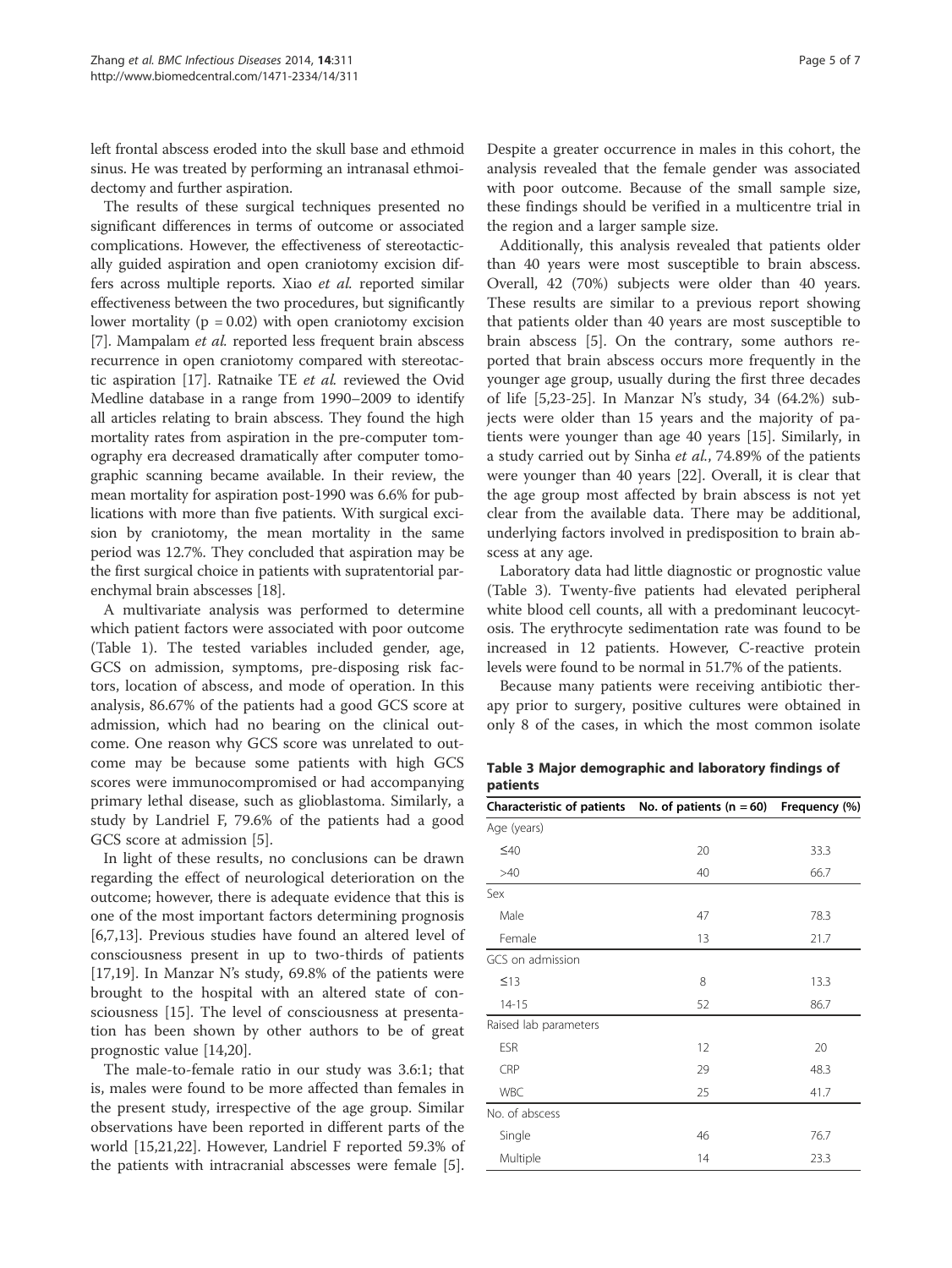was Streptococcus milleri (Table 4). In all 8 cases, a single organism was detected suggesting monomicrobial aetiology, and the same trend has been noted in various studies throughout the world [15,26-28]. Negative cultures totalled 86.67%, which is much higher than the rates observed by other authors [5,13-15,29]. Even when culturing results are negative, empiric therapy must be administered against the suspected causative agent. There are several possible reasons for the high culture negative rate. First, antibiotic management policies in China are relatively loose, and the preventative use of antibiotics is very common. Second, the intracranial pus samples may not have been transported to the microbiology laboratory quickly enough to successfully analyse. Finally, the standard culturing protocols used in this hospital could have missed certain organisms, such as anaerobic bacteria.

Saito et al. diagnosed culture-negative brain abscesses with Streptococcus intermedius through direct nucleotide sequence analysis of the 16 s ribosomal RNA gene [30]. Al Masalma et al. performed a 16S rDNA-based metagenomic analysis of cerebral abscesses from patients diagnosed from 2006 through 2010. By detecting polymicrobial infections in 19 patients, their strategy was significantly more discriminatory and enabled the identification of a greater number of bacterial taxa than did culture and conventional 16S rDNA polymerase chain reaction (PCR) and sequencing, respectively ( $P < 0.01$ ). They concluded that cloning and sequencing of PCR-amplified 16S rDNA is a highly valuable method to identify the bacterial species found in brain abscesses [31]. Bajpai A [32] compared the conventional culture, PMRS and molecular method (16S rRNA PCR and sequencing) for the detection of aerobic and anaerobic bacteria in brain abscess. They found that, being a noninvasive modality, in vivo PMRS is useful for the rapid categorization of bacteria with reasonable specificity and sensitivity. It can categorize bacteria into anaerobes or aerobes even in sterile samples as well as for the bacteria which are relatively slow growing or difficult to identify by conventional methods.

Table 4 Culture-positive bacterial isolates from patients with brain abscesses

| Organism                    | No. of patients ( $n = 60$ ) |  |  |
|-----------------------------|------------------------------|--|--|
| Streptococcus intermedius   |                              |  |  |
| Ps. aeruginosa              |                              |  |  |
| Streptococcus sanguis       |                              |  |  |
| Streptococcus oralis        |                              |  |  |
| $G +$ coccus                |                              |  |  |
| Streptococcus alactolyticus |                              |  |  |
| Streptococcus anginosus     |                              |  |  |
| Streptococcus pneumoniae    |                              |  |  |
| No growth                   | 52                           |  |  |

Of the 60 patients included in this study, outcome was favourable in 78.33% of the subjects. The outcome of one patient was unfavourable because abscess formed after evacuation of hematoma in the right basal ganglia region. The mortality rate in our study was 20% (12 cases). Ten patients died in the immediate postoperative period from complications and 2 patients who had been operated for a glioblastoma died after discharge. Of the 10 patients who died in hospital, two were immunosuppressed at the time of diagnosis and died from multisystem organ failure. Two mortalities were the result of lethal complications not directly related to the surgical procedure: hematoma in the midbrain and operative area, respectively. In three patients, the abscesses broke into the ventricular system and the patients died from ventriculitis and infectious shock. The remaining three deaths were due to postoperative brain herniation from high intracranial hypertension.

The mortality rate shown here is similar to the rates observed by other authors, which range between 8% and 53% [11]. Manzar *et al.* reported that the most important factors influencing mortality was the neurologic condition of the patient at the time of admission [15]. Landriel et al. revealed that age, immunosuppression and haematogenous spread were all associated with poor outcomes [5]. In contrast, our study revealed that only gender was a critical factor influencing outcome. As far as therapeutic effect is concerned, Park SH et al. demonstrated that MRI plus FDG-PET improved the accuracy of assessing therapeutic responses to antibiotics treatment of brain abscess and aided in optimizing therapy [33].

Seizures were the most common form of post-operation complication and were treated with thorough antiepileptic therapy. After discharge from the hospital, the patients were monitored at the outpatient clinic for  $7 \sim$ 19 months. After 15 months, 12 patients were lost to follow-up and of the remaining patients who could be assessed, neurological scores remained unchanged. At the end of the follow-up period, the surviving patients showed no clinical or neuroimaging signs of recurrence.

## Conclusions

The retrospective study present here revealed a number of interesting trends in the aetiology, treatment options, and patient populations of brain abscesses. Patients older than 40 years were the most susceptible to brain abscess. Male gender was the only predictor of favourable prognosis. Mortality due to brain abscess was not directly related to surgery or surgical technique. Early diagnosis and appropriate management will lead to a better prognosis. However, a large-scale prospective multi-centre study is recommended for further evaluating the ethnic and geographic differences and other risk factors for brain abscesses in underdeveloped countries like China.